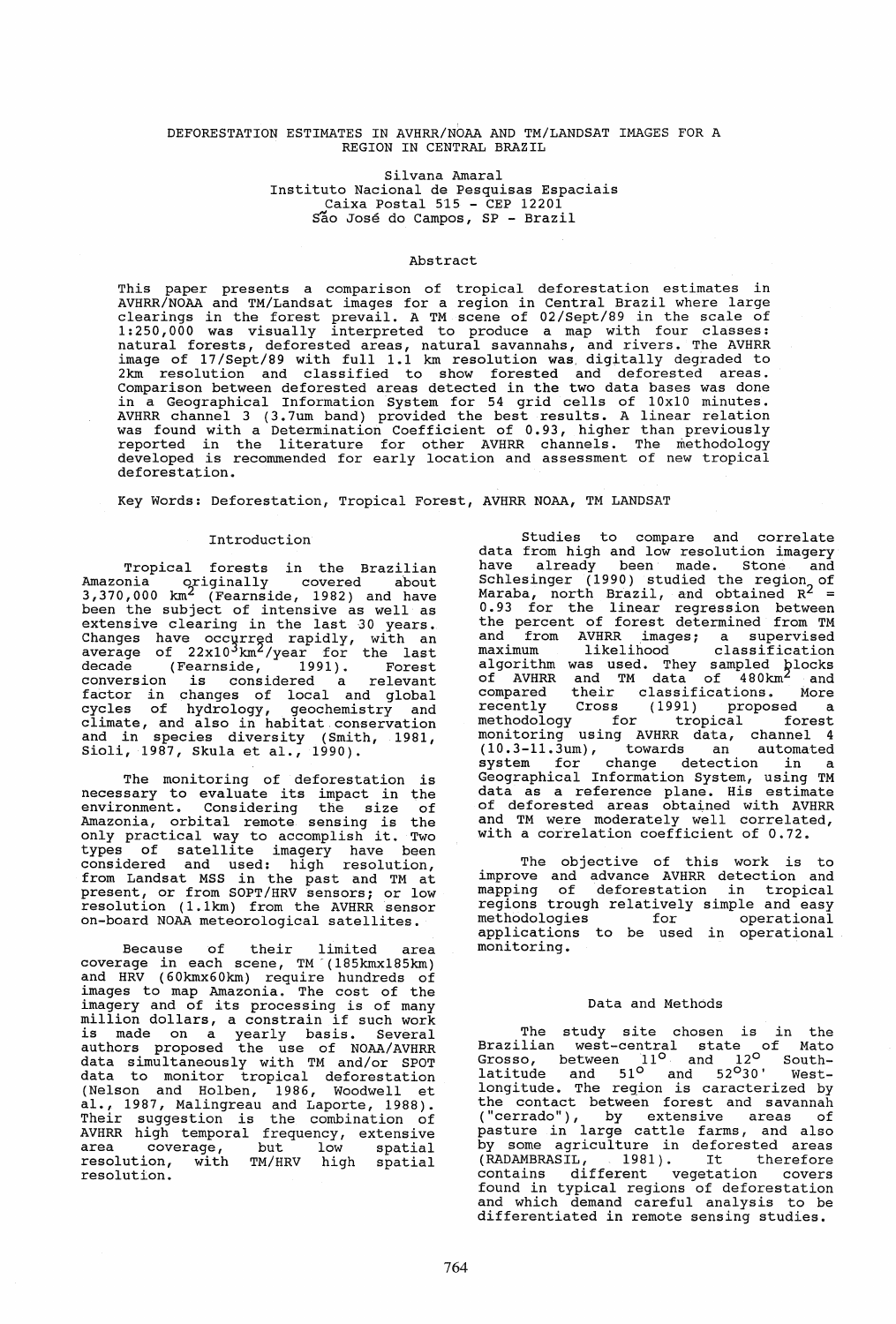The data for this work was supplied by the "SEQE" project (burning monitoring project) and by the "Atlas de Desmatamento da Amazonia" ( INPE, 1989) , from INPE (Brazil's National Institute of space Research). This data set consisted<br>of one NOAA/AVHRR HRPT image (High of one NOAA/AVHRR HRPT image (High' Resolution Picture Transmission) of north Brazil and a Landsat-5/TM image in the scale of 1:250,000. The HRPT data was from 17/September/1989 and the TM image (WRS-224/68) from 02/September/1989.

The first step was the visual interpretation of the TM image colorcomposite, where the red color was assigned to channel 5, green to 4, and abbigned be bhanned by green to by the natural forests, deforested areas, natural forests, deforested areas,<br>savannahs, and rivers. The overlay savannans, and fivers. The overlay<br>obtained was next digitized to a<br>infolayer in a INPE-developed a<br>Geographical Information System (GIS), nd then converted to raster format.

The second step was the processing of AVHRR image, including the navigation and the geometrical correction of the image. It was done with the software developed by Figueiredo (1990), which adjusted the image to cylindrical equidistant projection, and altered its resolution to 2 km pixels. The AVHRR image was then classified at an image processing system called SITIM-150, developed at INPE, and using threshold definition and the maximum likelihood algorithm. Channels 1, 2, 3 and a<br>"vegetation index" ((C2-C1)/(C1+C2)) image were used in the classifications. The classified images were imported to the GIS.

In the third step both TM and AVHRR images were divided into 54 grid cells with dimensions of 10x10 minutes of a degree. Estimates of deforested areas<br>were obtained for each of the cells in the four AVHRR and TM classification images. These grid cells provided the basis used in the statistical analysis.

The statistical analysis used was the simple correlation and linear regression between TM and AVHRR data. The TM classification was assumed as correct "ground truth" in this analysis, thus becoming the independent variable. The residual analysis was done to verify the model consistency regarding randomness, sign study, and constant variance, and included the plot of their standard residuals.

# Results and discussion

Initially, a visual inspection of the matching between the TM and the corrected AVHRR images was made in the digital image processing system used; this was necessary because the this was necessary because the<br>registration of the TM and AVHRR images is essential to allow adequate comparison<br>of deforestation detection and of deforestation detection and of

estimates of deforested areas. The software used to correct the AVHRR geometric distortion and to redraw the image with resolution of 2km presented very good results since no significant discrepancies were observed between the images of the two satellites.

The AVHRR image classification was better performed by the technique of threshold definition and for channel  $3$ , in agreement with other authors that had<br>classified deforested areas (Tucker et classified deforested areas (Tucker et al.,1984, Woodwell et al.,1986·, Malingreau and Tucker, 1987).

The correlation between AVHRR and TM<br>estimates of deforested areas resulted in estimates of deforested areas resulted in a correlation coefficient of 0.97. This implies that AVHRR and TM data are strongly correlated for the pattern of deforestation in the test area. This result was better than that of Cross (1991) , who found' a correlation coefficient of 0.72 also for a region in Mato Grosso, but using an AVHRR channel 4 image for classification.

The result of the linear regression between TM and AVHRR deforested area estimates yielded the following least squares solution:

$$
Y = -6.57 + 1.001X
$$

where X and Y refer to the AVHRR and TM where A and I refer to the firmula interestimates respectively. The slope is<br>almost unity, what suggests little bias in the use of AVHRR image. Figure 1 illustrates this relation.



Figure 1- Linear regression between TM  $(X)$  and AVHRR  $(Y)$  deforested areas -  $km^2$ 

The coefficient of determination of this analysis was 0.93, about the same<br>value obtained by Stone and Schlesinger (1990) using the five AVHRR channels, and higher than the value of 0.63 found by<br>Santos et al. (1991) also using the five channels AVHRR. The residual analysis confirmed the randomness of the data, with 21 changes of signs and equal with  $21$  changes of signs and open residuals against the TM values, shown in residuals against the in the residuals were well distributed; only 2 outliers occured, corroborating the consistency of the linear model adopted.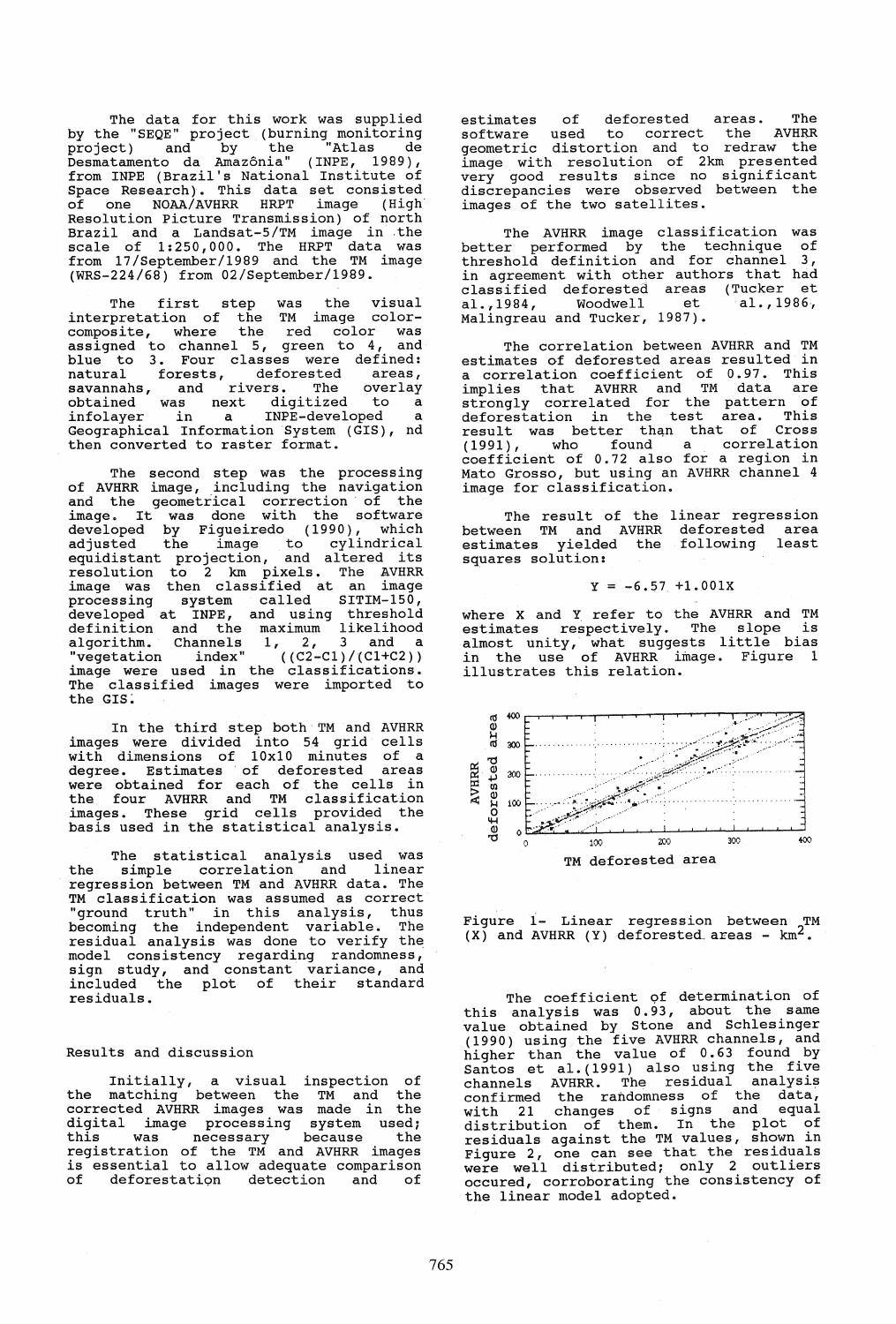

Figure 2- Relationship between deforested area estimates from AVHRR data (X) and standard residuals (Y).

These results indicated that a strong relationship exists between AVHRR channel 3 and TM data for estimates of deforested areas obtained through image classification. AVHRR data overestimated the forested area and underestimated the<br>deforestation areas contrary to the deforestation areas contrary to the results of stone and Schlesinger (1991) esures of Scone and Schlesinger (1991)<br>and of Santos et al.(1991). This fact may and of sances of div(1991). This race may in the AVHRR image classification.

## Conclusions

The methodology used was appropriate to generate geometrically corrected AVHRR images allowing their digital comparison with TM images or with TM-based geographical information systems.

The results indicated a strong linear relationship between estimates of<br>areas deforested detected in AVHRR channel 3 and in TM images  $(R^2=0.93)$ , and enamnel 3 and 1n in images (R -0.33), and<br>also that channel 3 is better than other AVHRR channels or channel combinations to test region with deforestation caused by cattle ranching in extensive areas.<br>Despite the 2km resolution used, the AVHRR X TM correlation coefficient found is higher than previously reported in the literature.

This simple AVHRR technique is the initial step of an AVHRR-based deforestation monitoring system being developed at INPE. Tests in areas with different deforestation patterns are in progress and are required before the system becomes operational.

#### References

Cross, A. 1991. Tropical forest monitoring using AVHRR: towards an automated system for change detection. UNEP/GRID, Geneva, 44 p.

Fearnside, P.M. 1991. Greenhouse gas emissions from deforestation in the Brazilian Amazon. In: International Workshop of Tropical Forestry and Global Climate Change: Landuse Policy, Emissions and Sequestration, Berkley, California. May 29 -31, 1991.

Fearnside, P.M. 1982. Deforestation in the Brazilian Amazon: how fast is it occurring? Interciencia, 7(2): 82-88.

Figueiredo, D.C. 1989. Sistema de obíenção de índice de vegetaç o para a<br>América do sul por processamento digital de imagens NOAA/AVHRR. São José dos Campos, INPE, 1990. 107 p. (INPE-5068- TDL/407). MS Thesis on Remote Sensing.

INPE. 1989. Atlas de Altera<mark>ç</mark>o da Cobertura Florestal da Amazonia Legal: 196 cartas topograficas e 196 cartas. tematicas.

Malingreau, J.P. and Laporte, N. 1988.<br>Global monitoring of tropical Global monitoring of tropical<br>deforestation. AVHRR observations over deforestation. AVHRR observations over the Amazon Basin and West' Africa. Presented at "Forest Signatures" Workshop", Joint Research Center, ISPRA. Sept. 7 - 9, 1988. without edition data.

Malingreau, J.P.; Tucker, C.J. 1987. The contribution of AVHRR data for measuring and understanding global process: largescale deforestation in the Amazon Basin. pre-print. For present IGARSS'87.

Nelson, R.; Holben, B. 1986. Identifying deforestation in Brazil using multiresolution satellite data. International Journal of Remote Sensing, 7(3): 429-448.

RADAMBRASIL, 1981. Projeto Radam Brasil-Programa de Integraço Nacional Levantamento de Recursos Naturais. Ministerio das Minas e Energia Secretaria Geral. Vol.22, 524 p.

Santos, J.R.; Lee, *D.C.L.i* Shimabukuro, Y.E. 1991. Analise relacional de dados AVHRR/NOAA e TM/LANDSAT na avaliaç o do antropismo em regiao de contato floresta/savana. In: Fifth Latin American Symposium on Remote Sensing, cuzco Peru, SELPER editors. pp. 1164 - 1175.

Sioli, M. 1987. The effects of deforestation in Amazonia. The Ecologist,  $17(4-5): 134 - 138.$ 

Skula, J.;Nobre, C.; Sellers, P. 1990. Amazon Deforestation and Climate Change. Science 247: 1322 - 1784

Smith, N.J.M. 1981. from a tropical 214(4522): 755 - 761. Colonization lessons forest. Science,

Stone, T.A.; Schlesinger, P. 1990. Monitoring deforestation in the tropics with NOAA AVHRR and LANDSAT data. In: aren hein heind and hinten data. In:<br>Int. Symposium on Primary Data Acquisition, Manaus - Brazil, Vol. 28, Part 1, pp. 197 - 202.

Tucker, C.J.; Holben, B.N.; Goff, T.E. 1984. Intensive forest clearing in Prodonia, Brazil, as detected by<br>satellite remote sensing. Remote Sensing of Environment, 15: 255 - 261.